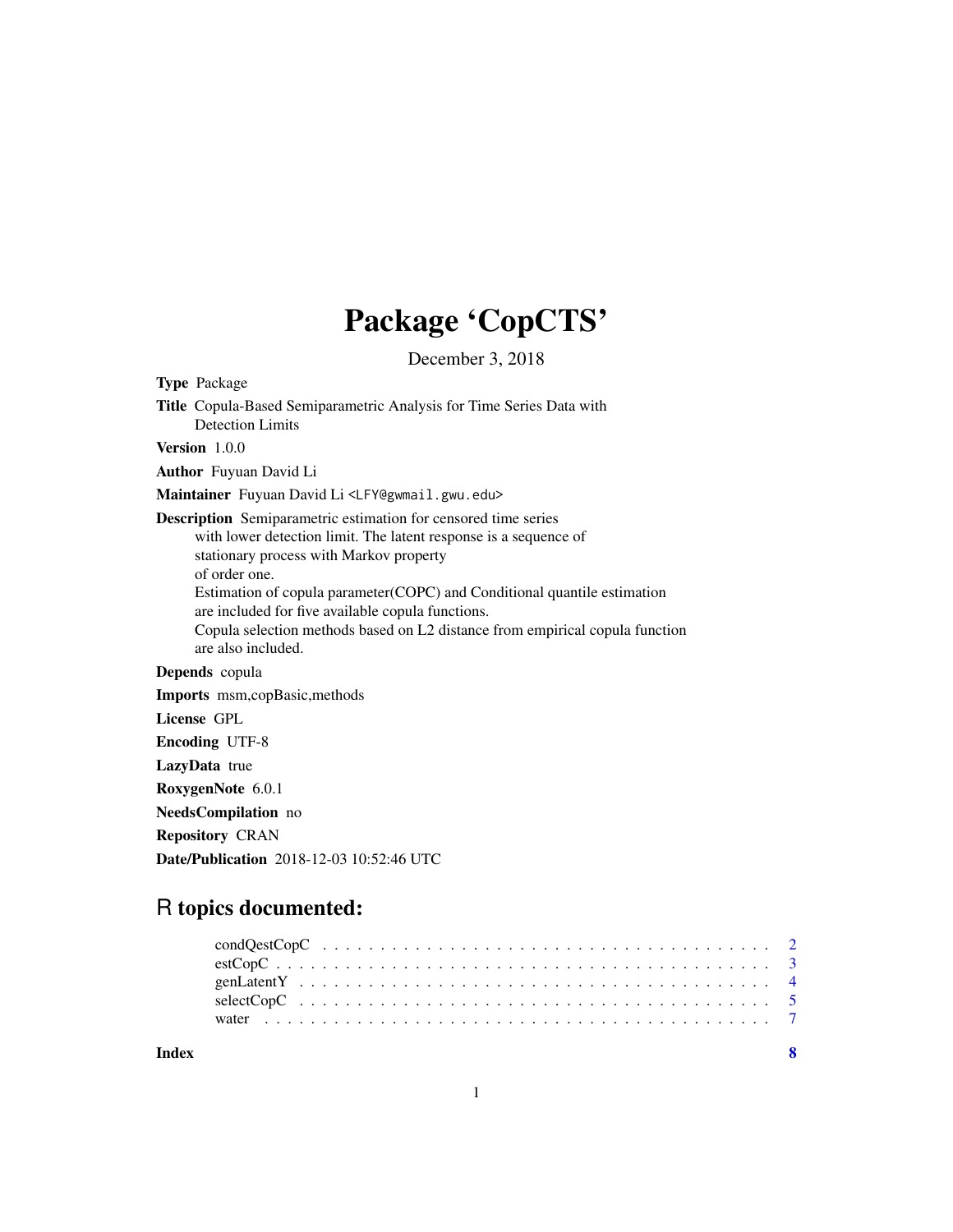<span id="page-1-0"></span>

## Description

Given estiamted copula with copula parameter and specified marginal distribution, obtain the conditional qth quantile of  $Y_n+1$  given  $Y1,...,Yn$ .

#### Usage

```
condQestCopC(tao, Yc,d,delta,copula,cop=NULL,theta=NULL,nIS=10000,
MARGIN=NULL, MARGIN.inv=NULL,...)
```
#### Arguments

| tao        | the desired quantile level, a numeric value between 0 and 1.                                                                                                                                                                                               |
|------------|------------------------------------------------------------------------------------------------------------------------------------------------------------------------------------------------------------------------------------------------------------|
| Yс         | the Nx1 vector of observed responses that are subject to lower detection limit.                                                                                                                                                                            |
| d          | the lower detection limit.                                                                                                                                                                                                                                 |
| delta      | the Nx1 vector of censoring indicator with 1 indicating uncensored and 0 indi-<br>cating left censored.                                                                                                                                                    |
| copula     | the input copula object with copula parameter plugged in. If specified, cop and<br>theta can be omitted.                                                                                                                                                   |
| cop        | the choice of copula function. There are currently five available copula funci-<br>tons, including Clayton copula, Gaussian copula, Gumbel copula, Joe copula<br>and Frank copula. Specify one from "Clayton", "Gaussian", "Gumbel", "Joe" and<br>"Frank". |
| theta      | the copula parameter.                                                                                                                                                                                                                                      |
| nIS        | the size for sequential importance sampling. The default is 10000.                                                                                                                                                                                         |
| MARGIN     | the marginal distribution of the latent time series.                                                                                                                                                                                                       |
| MARGIN.inv | the inverse marginal distribution of the latent time series.                                                                                                                                                                                               |
| $\ddotsc$  | additional parameters for the marginal distribution of the latent time series.                                                                                                                                                                             |

## Value

condQestCopC returns the conditional tao-th quantile of  $Y_n+1$  given  $Y1,...,Yn$  based on the specified copula function and marginal distribution.

## References

Li, F., Tang, Y. and Wang, H. (2018). Copula-Based Semiparametric Analysis for Time Series Data with Detection Limits, technical report.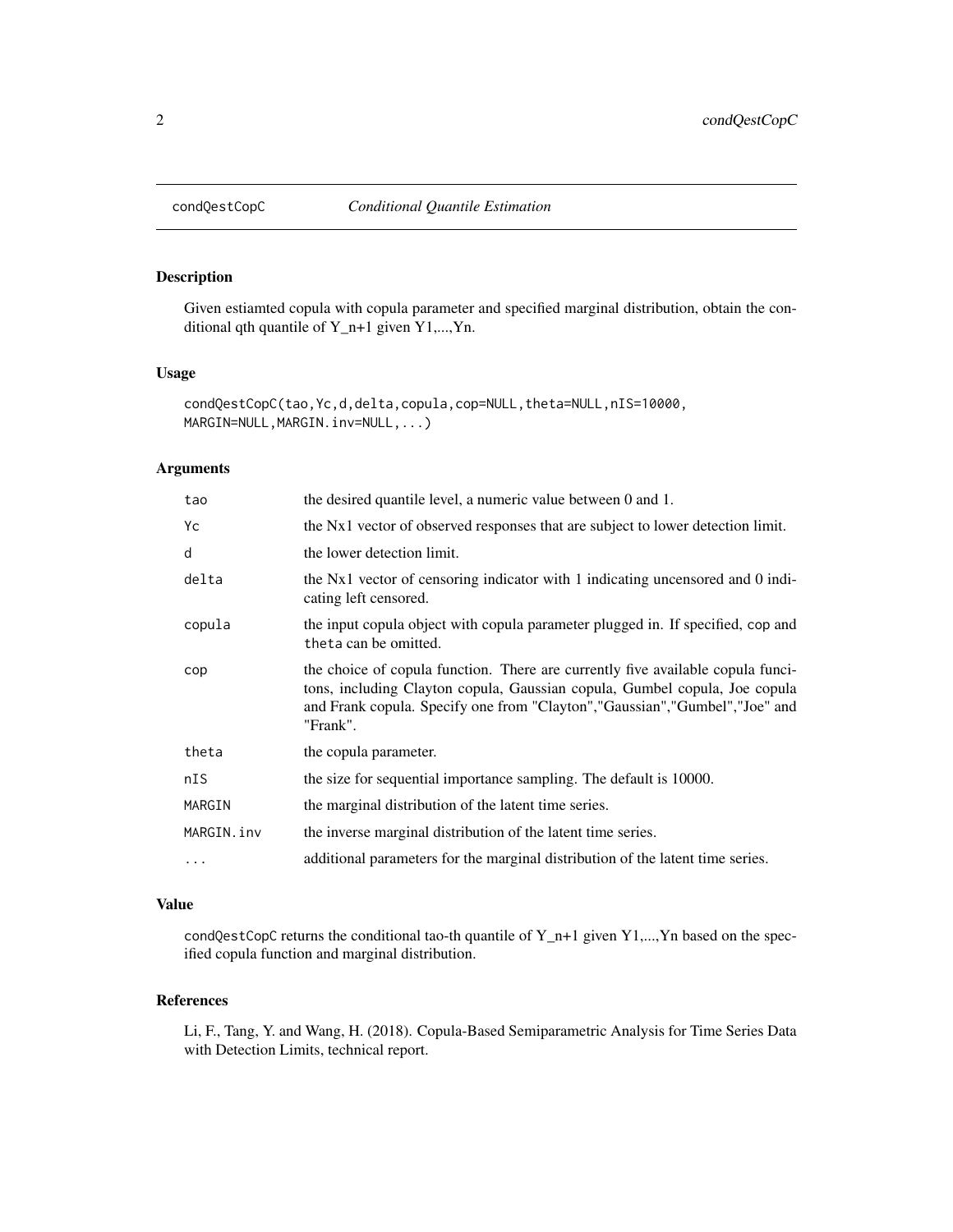#### <span id="page-2-0"></span>estCopC 3

## Examples

```
set.seed(20)
Y = genLatentY(cop = "Clayton", theta = 1, N = 30)d = -0.5delta = (Y>d)Yc = pmax(d, Y)cq60.real = condQestCopC(0.6,Yc,d,delta,copula=claytonCopula(1),nIS = 50,
                       MARGIN=pnorm,MARGIN.inv=qnorm)
### Use selected copula
selCopC = selectCopC(cop.type = c("Clayton","Frank"),Yc,d,delta,nIS=50)
cq60.est = condQestCopC(0.6,Yc,d,delta,selCopC$Selected,nIS=50)
```
<span id="page-2-1"></span>estCopC *Pseudo maximum likelihood estimator of the copula parameter*

## Description

Obtains the pseudo maximum likelihood estimator of the copula parameter based on censored time series.

## Usage

estCopC(cop="Gaussian",Yc,d,delta,nIS=500,jumps=NULL,MARGIN=NULL,...,interval=NULL)

#### Arguments

| cop    | the choice of copula function. There are currently five available copula funci-<br>tons, including Clayton copula, Gaussian copula, Gumbel copula, Joe copula<br>and Frank copula. Specify one from "Clayton", "Gaussian", "Gumbel", "Joe" and<br>"Frank". The default is "Gaussian". |
|--------|---------------------------------------------------------------------------------------------------------------------------------------------------------------------------------------------------------------------------------------------------------------------------------------|
| Yc     | the Nx1 vector of observed response variable that is subject to lower detection<br>limit.                                                                                                                                                                                             |
| d      | the lower detection limit.                                                                                                                                                                                                                                                            |
| delta  | the Nx1 vector of censoring indicator with 1 indicating uncensored and 0 indi-<br>cating left censored.                                                                                                                                                                               |
| nIS    | the size for sequential importance sampling. The default is 500.                                                                                                                                                                                                                      |
| jumps  | the Nx1 vector indicating whether each time t is a start of a new time series,<br>which is deemed to be independent from the previous series. By default, jumps<br>$= c(1, rep(0,n-1))$ indicating the data is one Markov sequence.                                                   |
| MARGIN | the marginal distribution function of the latent time series. The default is the<br>empirical cdf:<br>$\frac{1}{n+1}\sum_{t=1}^{n} I_{Y_t}$                                                                                                                                           |

. MARGIN can also be specified as other existing distribution functions such as pnorm.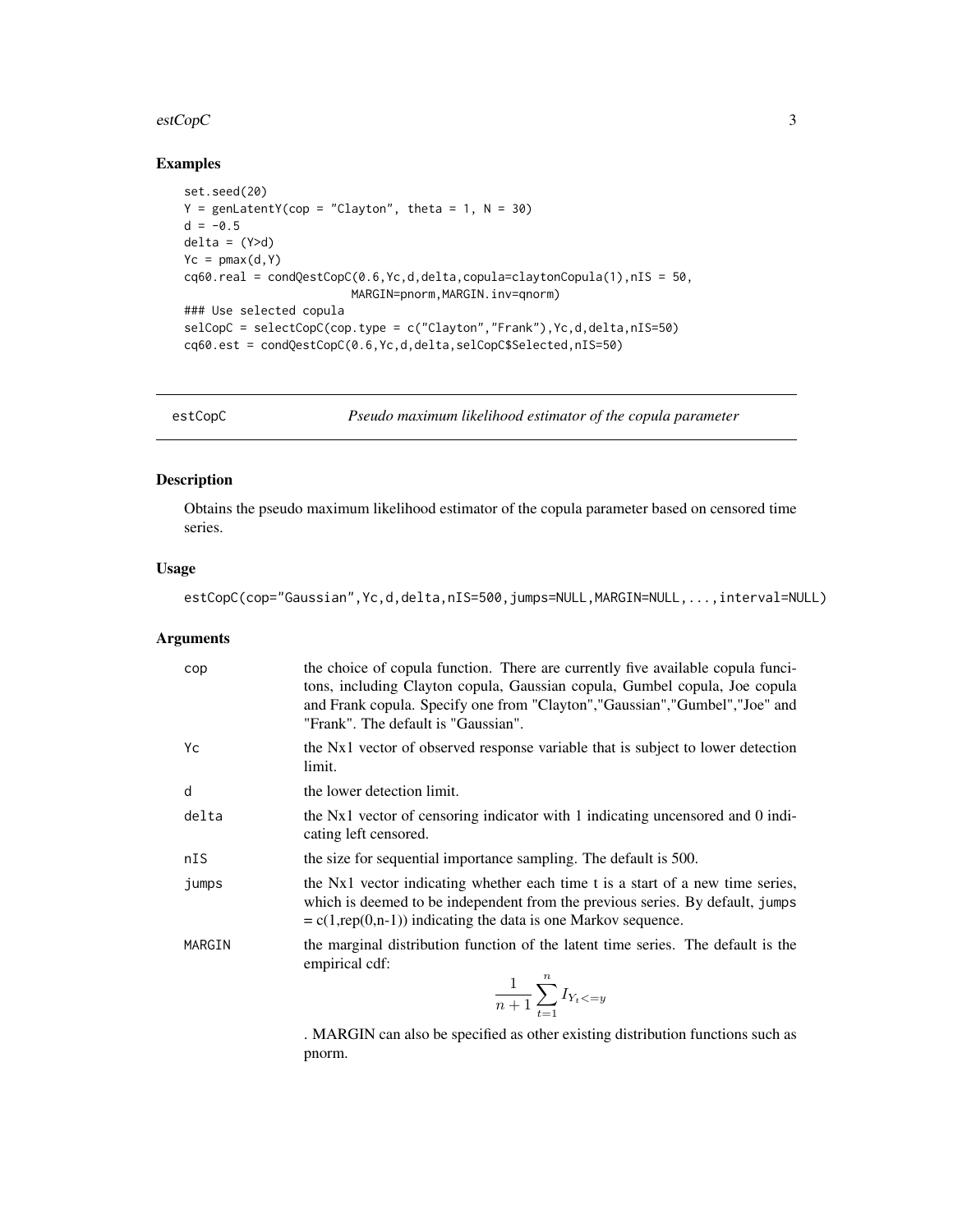<span id="page-3-0"></span>

| $\cdot$ $\cdot$ $\cdot$ | additional parameters for the marginal distribution of the latent time series.       |
|-------------------------|--------------------------------------------------------------------------------------|
| interval                | the lower and upper bound for the copula paraameter. By default, interval            |
|                         | $c(-1,1)$ for Gaussian copula, $c(-1,Inf)$ for Clayton copula, $c(1,Inf)$ for Gumbel |
|                         | and Joe copula and c(-Inf, Inf) for Frank copula.                                    |

#### Value

estCopC returns a list of components including.

| para       | the pseudo maximum likelihood estimator of the copula parameter.                        |
|------------|-----------------------------------------------------------------------------------------|
| likelihood | the negative log-likelihood value corresponding to the estimated copula param-<br>eter. |
| copula     | the estimated copula object, with estimated copula parameter plugged in.                |

#### References

Li, F., Tang, Y. and Wang, H. (2018). Copula-based Semiparametric Analysis for Time Series Data with Detection Limits, technical report.

#### Examples

```
### Using a simulated data for demonstration:
set.seed(20)
Y = genLatentY(cop="Clayton", 1, 30, MARGIN.inv = qt, df=3)d = -1Yc = pmax(d, Y)delta = (Y>d)## CopC estimator
estCopC(cop = "Clayton",Yc,d,delta,nIS = 50,interval = c(1,10))
## Omniscient estimator
estCopC(cop = "Clayton",Y,d,delta=rep(TRUE,length(Y)),interval = c(1,10))
## CopC estimator under true marginal
estCopC(cop = "Clayton", Yc, d, delta, nIS = 50, MARGIN=pt, df=3, interval = c(1,10))### Analyze the water quality data:
attach(water)
Yc = TNH3[1:30]
delta = Delta[1:30]
jumps = Indep[1:30]
set.seed(1)
estCopC(cop="Clayton",Yc=Yc,d=0.02,delta=delta,jumps=jumps,interval = c(1,10),nIS=50)
```
genLatentY *Generation of data from the copula-based Markov model of order one*

#### Description

Generate the latent response variable from the assumed copula-based Markov model in Li, Tang and Wang (2018).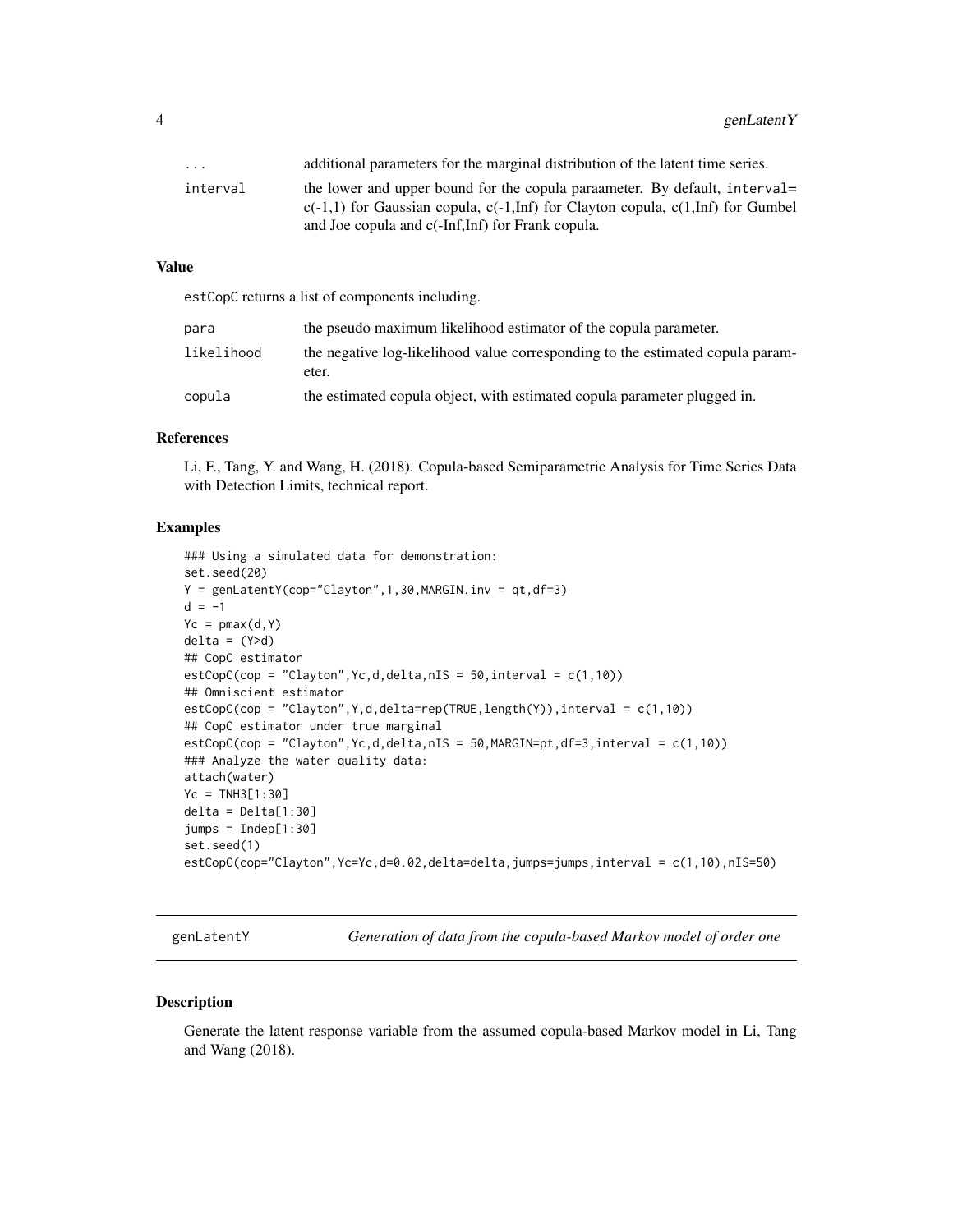## <span id="page-4-0"></span>selectCopC 5

## Usage

genLatentY(cop="Gaussian",theta,N,MARGIN.inv=qnorm,...)

#### Arguments

| cop                     | the choice of copula function. There are currently five available copula funci-<br>tons, including Clayton copula, Gaussian copula, Gumbel copula, Joe copula<br>and Frank copula. Specify one from "Clayton", "Gaussian", "Gumbel", "Joe" and<br>"Frank". The default is "Gaussian". |
|-------------------------|---------------------------------------------------------------------------------------------------------------------------------------------------------------------------------------------------------------------------------------------------------------------------------------|
| theta                   | the copula parameter.                                                                                                                                                                                                                                                                 |
| N                       | the length of the latent response.                                                                                                                                                                                                                                                    |
| MARGIN.inv              | the inverse marginal distribution function of the latent time series. The default<br>is $qnorm(p, mean=0, sd=1)$ , i.e., the standard normal marginal.                                                                                                                                |
| $\cdot$ $\cdot$ $\cdot$ | additional parameters for the inverse marginal distribution funcion of the latent<br>time series.                                                                                                                                                                                     |

## Value

genLatentY returns a Nx1 vector of the latent response variable Y\*

## References

Li, F., Tang, Y. and Wang, H. (2018) Copula-based Semiparametric Analysis for Time Series Data with Detection Limits, technical report.

| selectCopC | The selection of copula function |  |
|------------|----------------------------------|--|
|------------|----------------------------------|--|

## Description

Among a list of copulas, select the one that gives the estimates closest to the empirical copula function.

## Usage

```
selectCopC(cop.type=c("Clayton","Gaussian","Gumbel","Joe","Frank"),
Yc,d,delta,nIS=500,jumps=NULL,MARGIN=NULL,...,intervals=NULL)
```
## Arguments

| cop.type | a Kx1 vector containing the candidate copulas, where $K = \text{length}(cop.type)$ is |
|----------|---------------------------------------------------------------------------------------|
|          | the number of candidate copulas. There are currently five available copula funci-     |
|          | tons, including Clayton copula, Gaussian copula, Gumbel copula, Joe copula            |
|          | and Frank copula. Select each by specifying a vector consisting of at least one       |
|          | element from c("Clayton","Gaussian","Gumbel","Joe","Frank").                          |
| Yс       | the Nx1 vector of observed responses that are subject to lower detection limit.       |
|          |                                                                                       |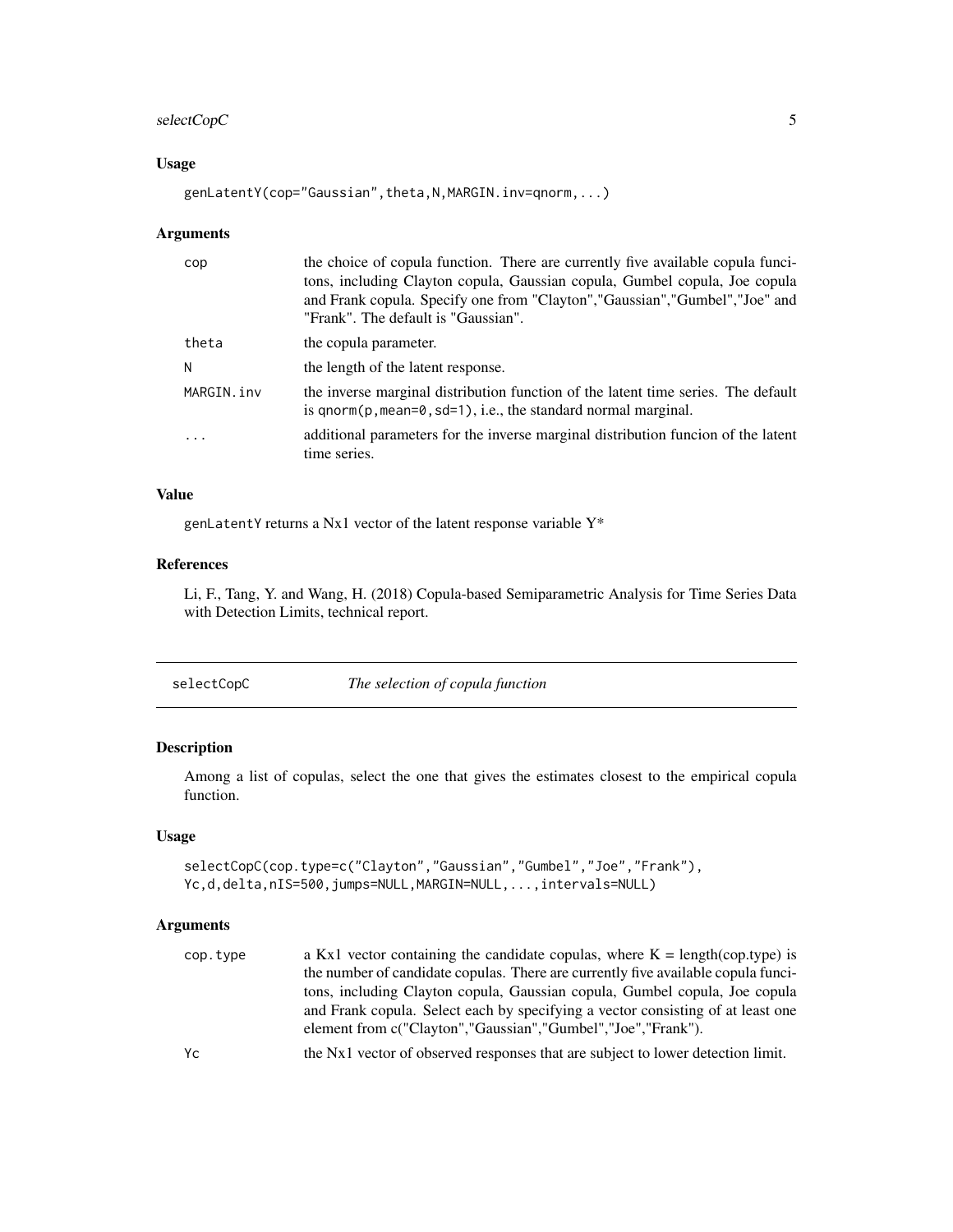<span id="page-5-0"></span>

| d         | the lower detection limit.                                                                                                                          |
|-----------|-----------------------------------------------------------------------------------------------------------------------------------------------------|
| delta     | the Nx1 vector of censoring indicator with 1 indicating uncensored and 0 indi-<br>cating left censored.                                             |
| nIS       | the size for sequential importance sampling. The default is 500.                                                                                    |
| jumps     | the Nx1 vector indicating whether each time t is a start of a new time series,<br>which is deemed to be independent from the previous series.       |
| MARGIN    | the marginal distribution of the latent time series.                                                                                                |
| .         | additional parameters for the marginal distribution of the latent time series.                                                                      |
| intervals | a 2xK matrix specifying the lower and upper bound for the copula parameter of<br>each candidate copula, where K is the number of candidate copulas. |

#### Value

selectCopC returns a list of components including

| paras       | a Kx1 vector containing the estimated copula parameters for each candidate<br>copula.                                                   |
|-------------|-----------------------------------------------------------------------------------------------------------------------------------------|
| likelihoods | a Kx1 vector containing the negative log-likelihood value corresponding to the<br>estimated copula parameter for each candidate copula. |
| estCop      | a list containing the estimated copula object for each candidate.                                                                       |
| L2distance  | a Kx1 vector containing the L2 distance between each copula with estimated<br>copula parameter and the empirical copula function.       |
| Selected    | The selected copula object.                                                                                                             |

### References

Li, F., Tang, Y. and Wang, H. (2018) Copula-based Semiparametric Analysis for Time Series Data with Detection Limits, technical report.

#### See Also

[estCopC](#page-2-1).

## Examples

```
### Example with simulated data
set.seed(20)
Y = genLatentY("Clayton", 1,30, MARGIN.inv = qt, df=3)d = -1Yc = pmax(d, Y)delta = (Y>d)selectCopC(cop.type=c("Clayton","Frank"),Yc = Yc,d = d,delta = delta,nIS=50)
### Example with water data
attach(water)
Yc = TNH3[1:30]
delta = Delta[1:30]
jumps = Indep[1:30]
set.seed(1)
```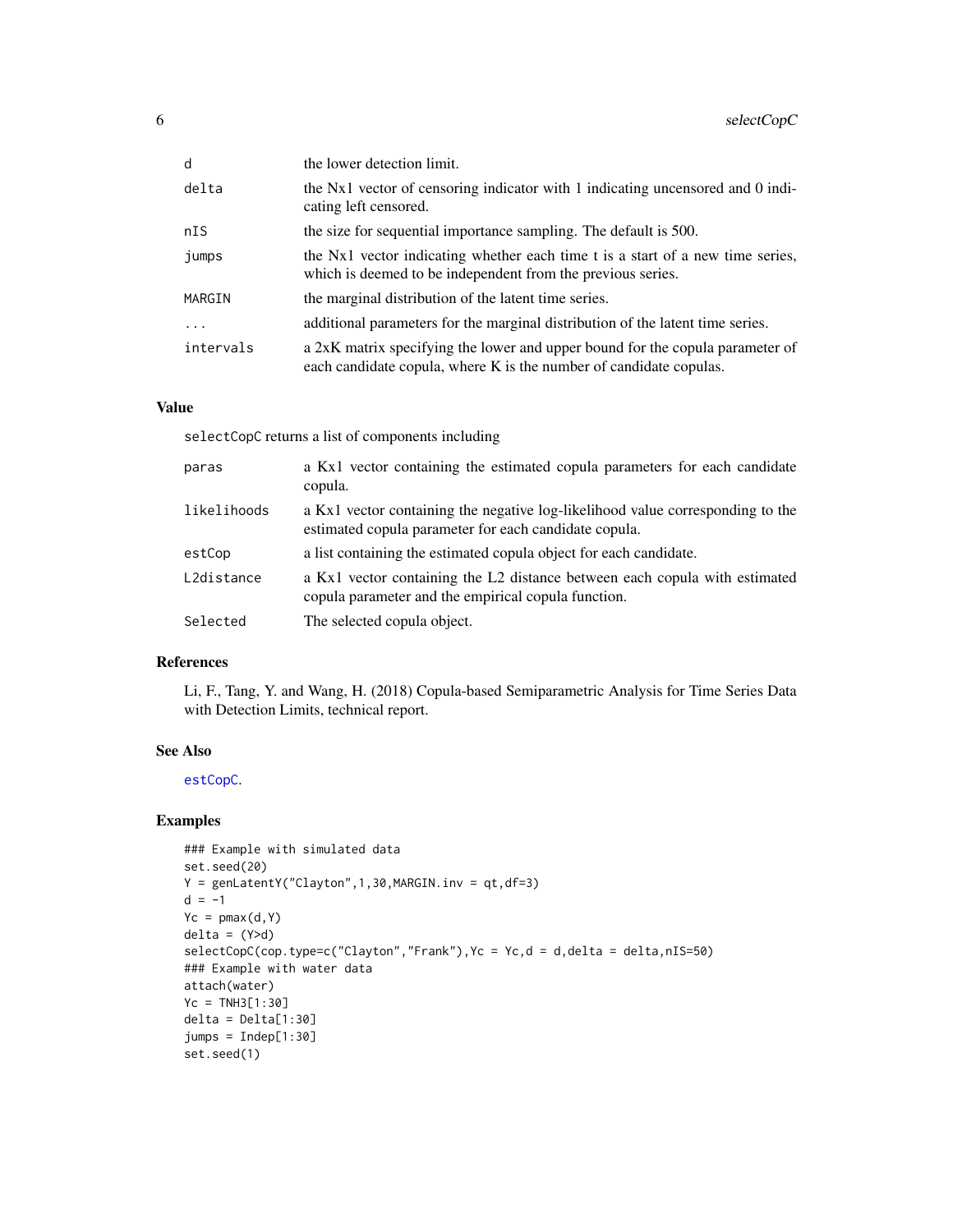<span id="page-6-0"></span> $\omega$  water  $\overline{7}$ 

```
intv.Gaussian = c(-1,1)intv.Clayton = c(0,20)intv.Frank = c(0,15)intervals = cbind(intv.Gaussian,intv.Clayton,intv.Frank)
cop.type = c("Gaussian","Clayton","Frank")
selCopC <- selectCopC(cop.type=cop.type,Yc=Yc,d=0.02,
            delta=delta,nIS = 50,jumps=jumps,intervals=intervals)
selCopC$Selected
```
water *Water quality (Ammonia) data*

### Description

This water dataset records the amount of dissolved ammonia at Susquehanna River Basin in the United States. The dissolved ammonia data were observed biweekly in Susquehanna River at Towanda, PA, from 1988 to 2014, consisting of 524 data points, with detection limit at 0.02 (mg/l).

#### Usage

data(water)

#### Format

A data frame with 524 observations on the following 4 variables.

SDate date of measuring

TNH3 response variable, the amount of dissolved ammonia

Delta a logical vector indicating censored as 0 and uncensored as 1

Indep a logical vector indicating the start of a new time series that is deemed to be independent from the previous one. For the water quality data, most measurements were taken biweekly but a few have longer time gaps from the previous measurements. In our analysis of the water quality data, we treat the date that is apart from the previous measurement date more than 14 days as the start of a new independent time series.

#### Source

<https://www.srbc.net/portals/water-quality-projects/sediment-nutrient-assessment/>

#### References

Li, F., Tang, Y. and Wang, H. (2018) Copula-based Semiparametric Analysis for Time Series Data with Detection Limits, technical report.

#### Examples

```
data(water)
str(water)
head(water)
```